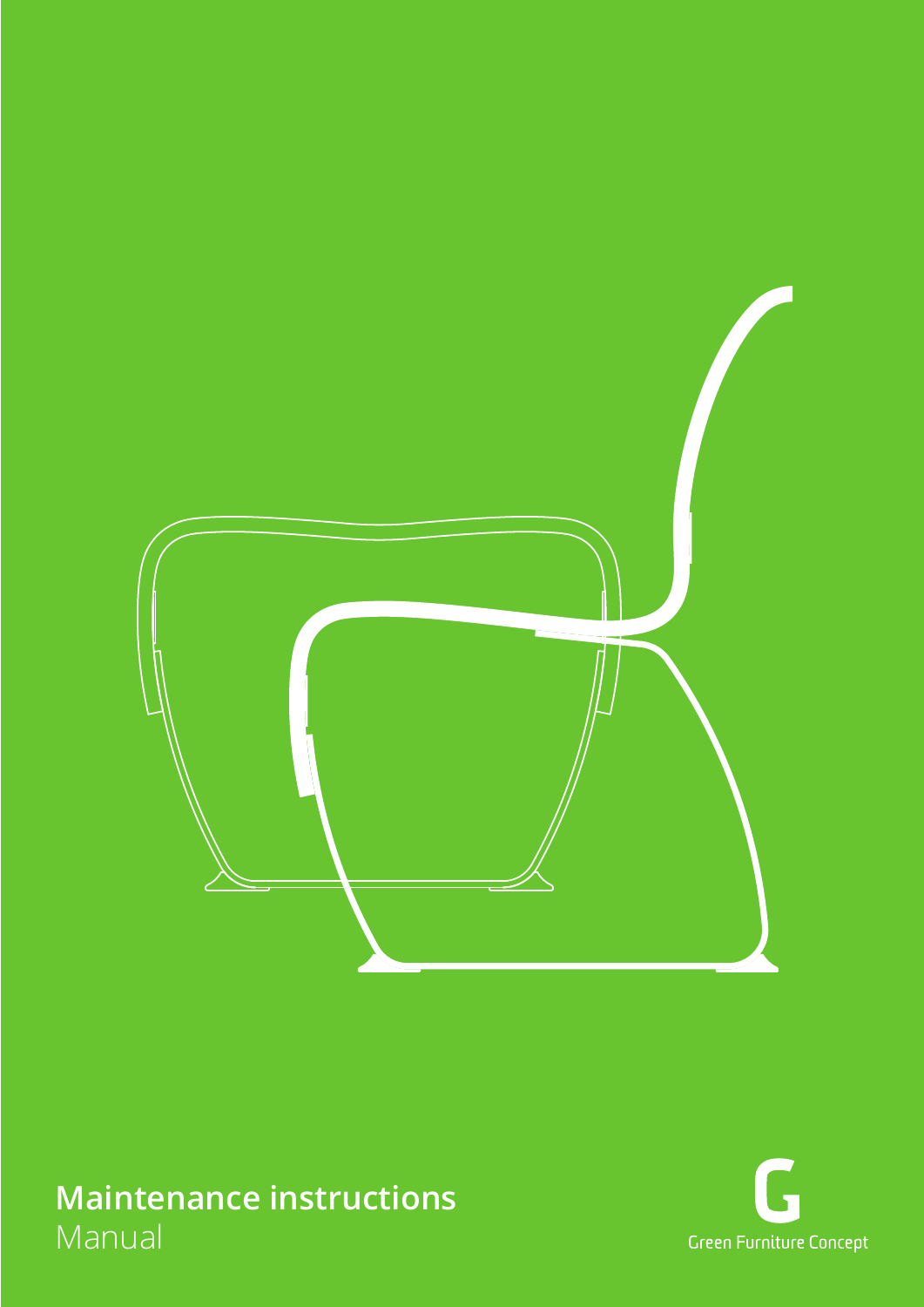## **Touch up / Maintenance**

For cleaning of the surface use Rubio Monocoat SOAP. The Rubio Monocoat SOAP is avalible to by in concentrate 1l and 2l cans. The mixture is afficient on most stains. Use a microfibre cloth. Scratches can be touched up by local treatment with Rubio Monocoat Oil Plus 2C. Use the natural or pigmented oil depending on the ribs original treatment.Small damagees will be less visible and the oil gives the injured surface back it's surface protection. Maintenance cycle depends on rate of use/wear.

#### **Touch up on scratched ribs**

Use the Rubio Monocoat Plus 2C oil to touch up the top layer of the wooden parts of the bench. This is a two component mixture. One can is the natural or pigmented oil and one can is the hardner. Mixture ratio is 3-1. Continius surfase care minimizes visable scratches and marks. This treatment will help protect the bench.

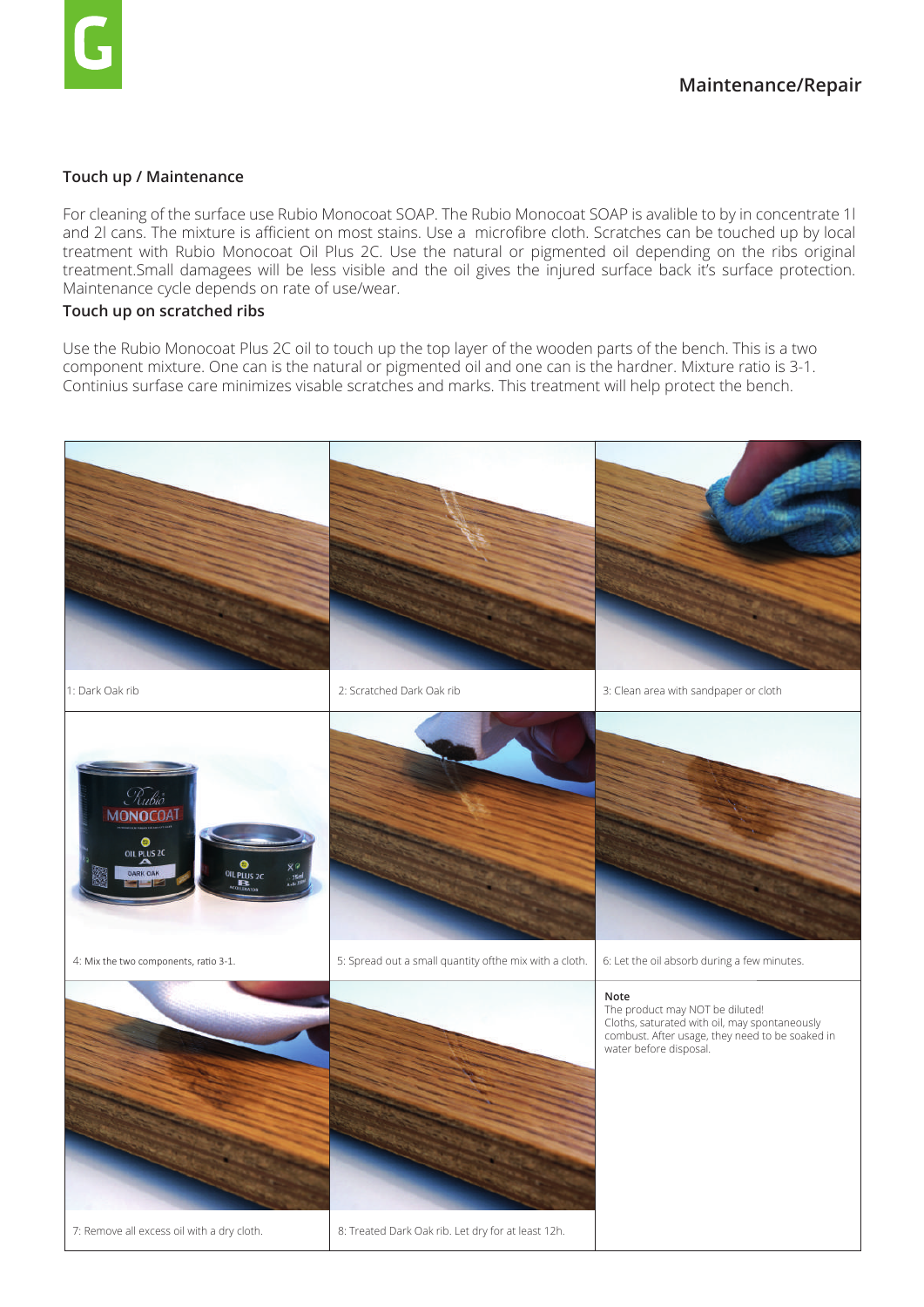## **Tightening the screws**

Depending on humidity, screws and bolts may need to be tightened 3-6 months after delivery, otherwise the construction may become loose (applies to all wooden structures). Check the screws and bolts once a year.

If armrests or tables have been kicked or used in a wrongful way the bolts and screws should be tightened so that they never get a chance to start to loosen.

## **Replace rib**

If for any reason you need to change any of your ribs, it's easy to do.

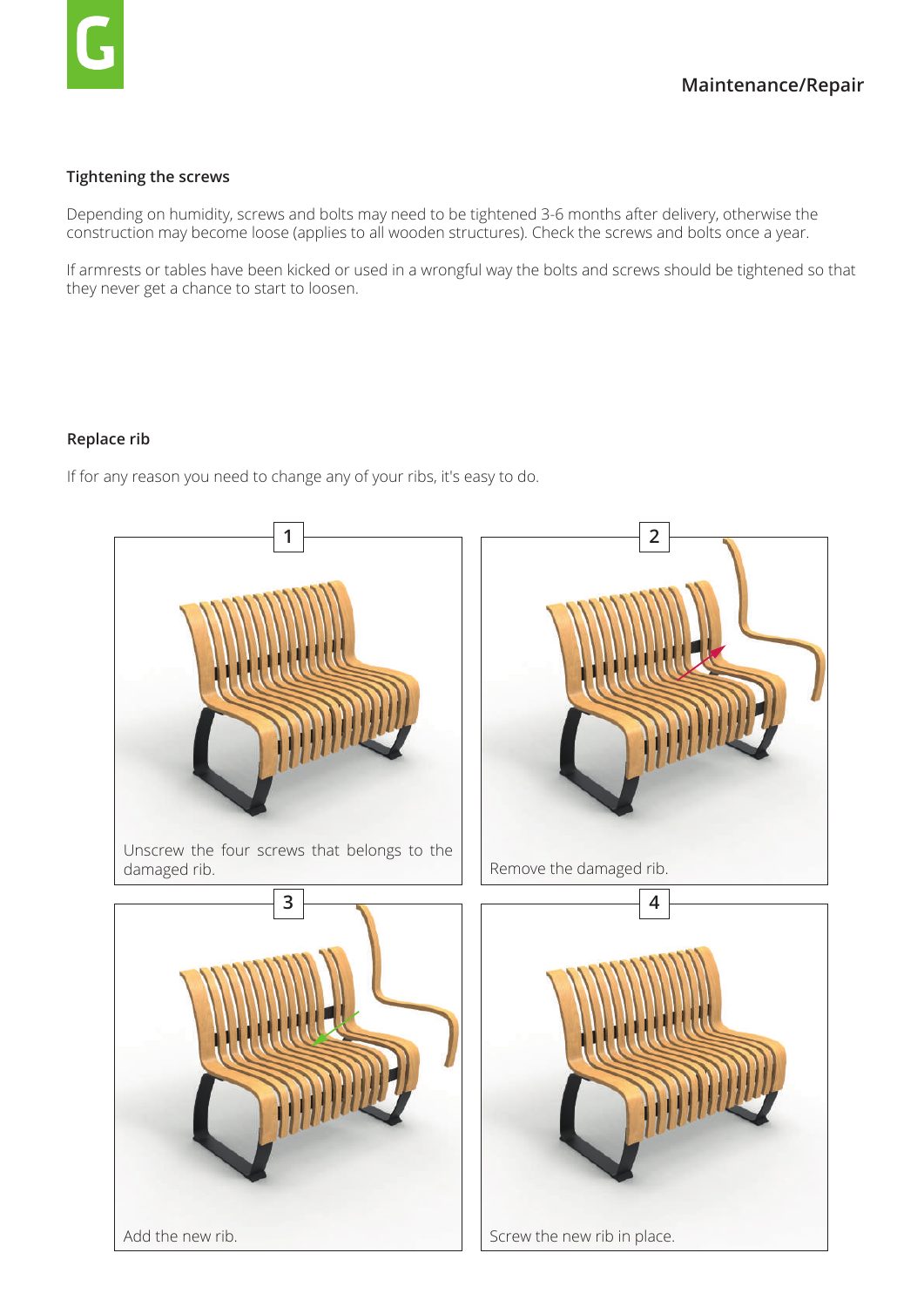## **Rubio Monocoat**

**Web: www.rubio-monocoat.se**

**Order: order@rubio-monocoat.se**